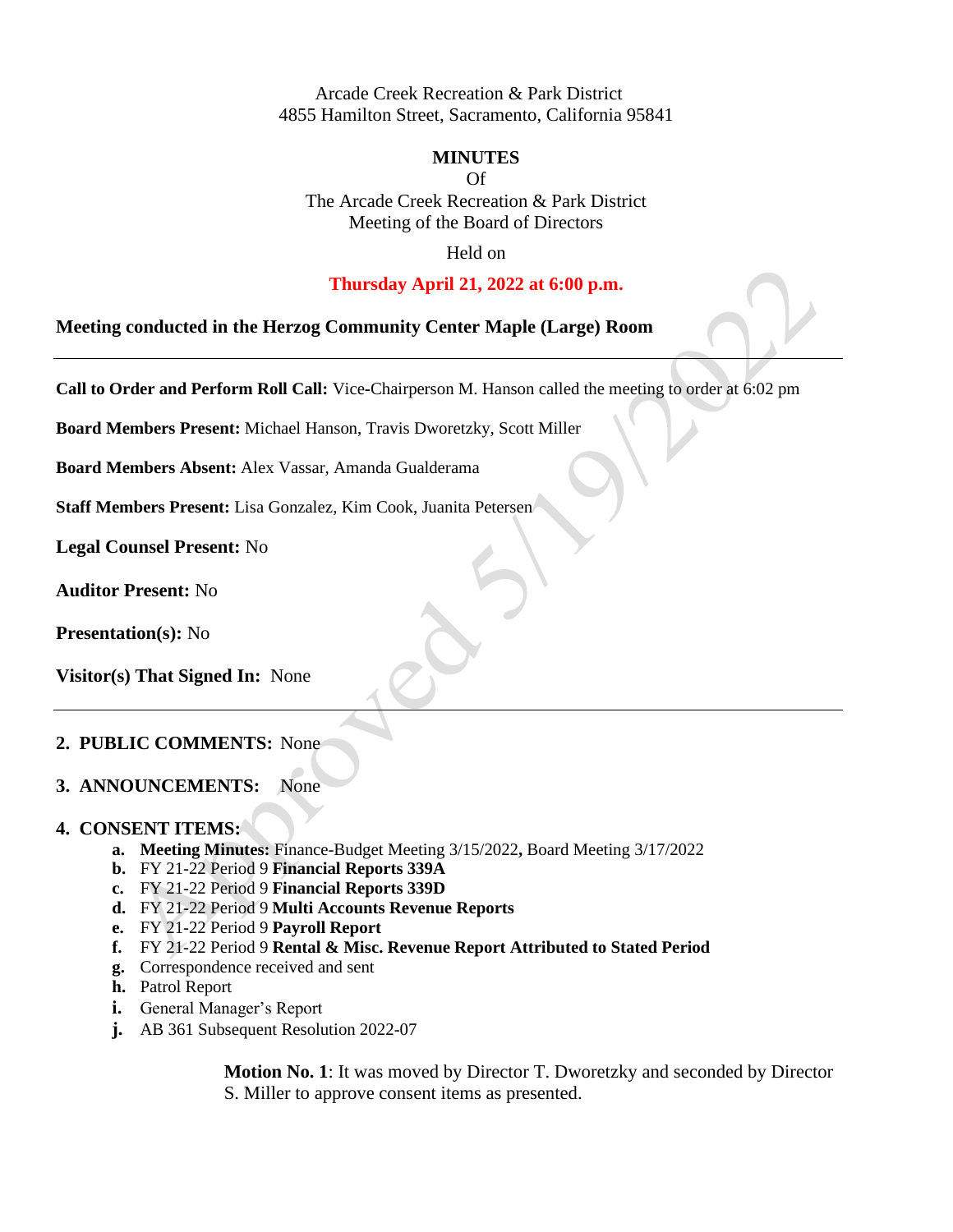#### **MINUTES of Board of Directors Meeting**

April 21, 2022 Page 2 of 3 **4. CONSENT ITEMS: (cont.)**

> **Motion Carried**: 3 Ayes, 0 Noes, 2 Absent, 0 Abstained Ayes: M. Hanson, T. Dworetzky, S. Miller Absent: A. Vassar, A. Gualderama Abstained: Vacant:

#### **5. OLD BUSINESS:**

- **a**. Update on Prop 68 Staff provided current update.
- **b.** Rental Facility Policy 3400 Use/rental of District Facility Director T. Dworetzky delegated the review of policy 3400 Use/rental of District Facility to General Manager.
- **c.** Annual Board Retreat Item tabled to be readdressed at the May 2022 meeting.

## **6. NEW BUSINESS:**

**a.** Adopt Board Resolution 2022-08 calling for the Election of Directors for the Arcade Creek Recreation and Park District, requesting that it be held in conjunction with the statewide general election on November 8, 2022.

> **Motion No. 2**: It was moved by Director S. Miller and seconded by Director T. Dworetzky to adopt Resolution 2022-08 calling for Election of Directors in conjunction with the general election.

**Motion Carried**: 3 Ayes, 0 Noes, 2 Absent, 0 Abstained Ayes: M. Hanson, T. Dworetzky, S. Miller Absent: A. Vassar, A. Gualderama Abstained: Vacant:

**b.** Status of tennis courts repairs.

Information received.

Staff to continue to review options and follow up with the USTA.

**c.** One year engagement contract with auditor Larry Bain, CPA.

**Motion No. 3**: It was moved by Director T. Dworetzky and seconded by Director S. Miller to enter the presented engagement with auditor Larry Bain, CPA.

**Motion Carried**: 3 Ayes, 0 Noes, 2 Absent, 0 Abstained Ayes: M. Hanson, T. Dworetzky, S. Miller Absent: A. Vassar, A. Gualderama Abstained: